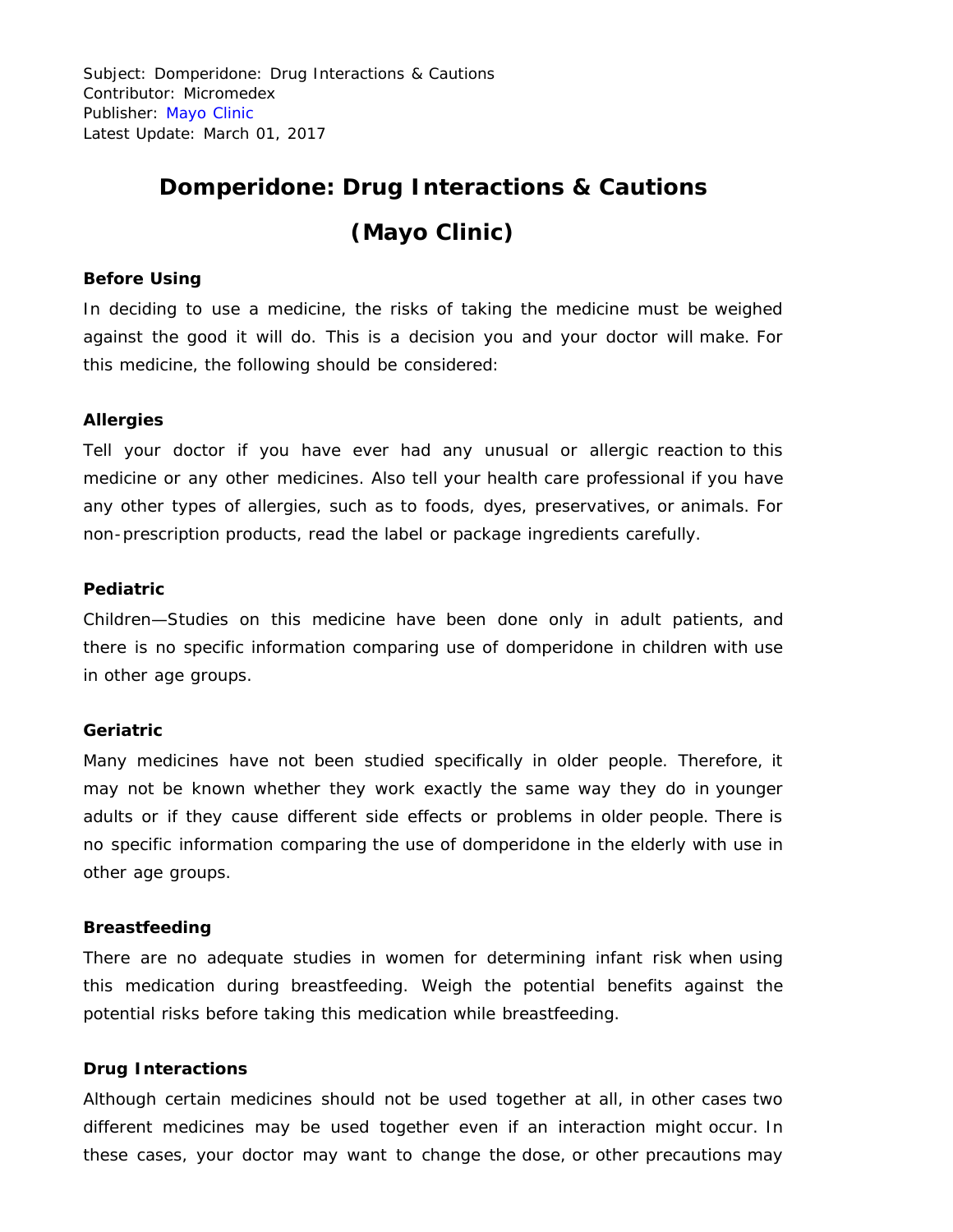be necessary. When you are receiving this medicine, it is especially important that your healthcare professional know if you are taking any of the medicines listed below. The following interactions have been selected on the basis of their potential significance and are not necessarily all-inclusive.

Using this medicine with any of the following medicines is not recommended. Your doctor may decide not to treat you with this medication or change some of the other medicines you take.

- Amifampridine
- Amisulpride
- Bepridil
- Cisapride
- Darunavir
- Dronedarone
- Fluconazole
- Ketoconazole
- Mesoridazine
- Pimozide
- Piperaquine
- Posaconazole
- Saquinavir
- Sparfloxacin
- Terfenadine
- Thioridazine
- Ziprasidone

Using this medicine with any of the following medicines is usually not recommended, but may be required in some cases. If both medicines are prescribed together, your doctor may change the dose or how often you use one or both of the medicines.

- Abiraterone
- Alfuzosin
- Alprazolam
- Amiodarone
- Amitriptyline
- Amlodipine
- Amoxapine
- Amprenavir
- Anagrelide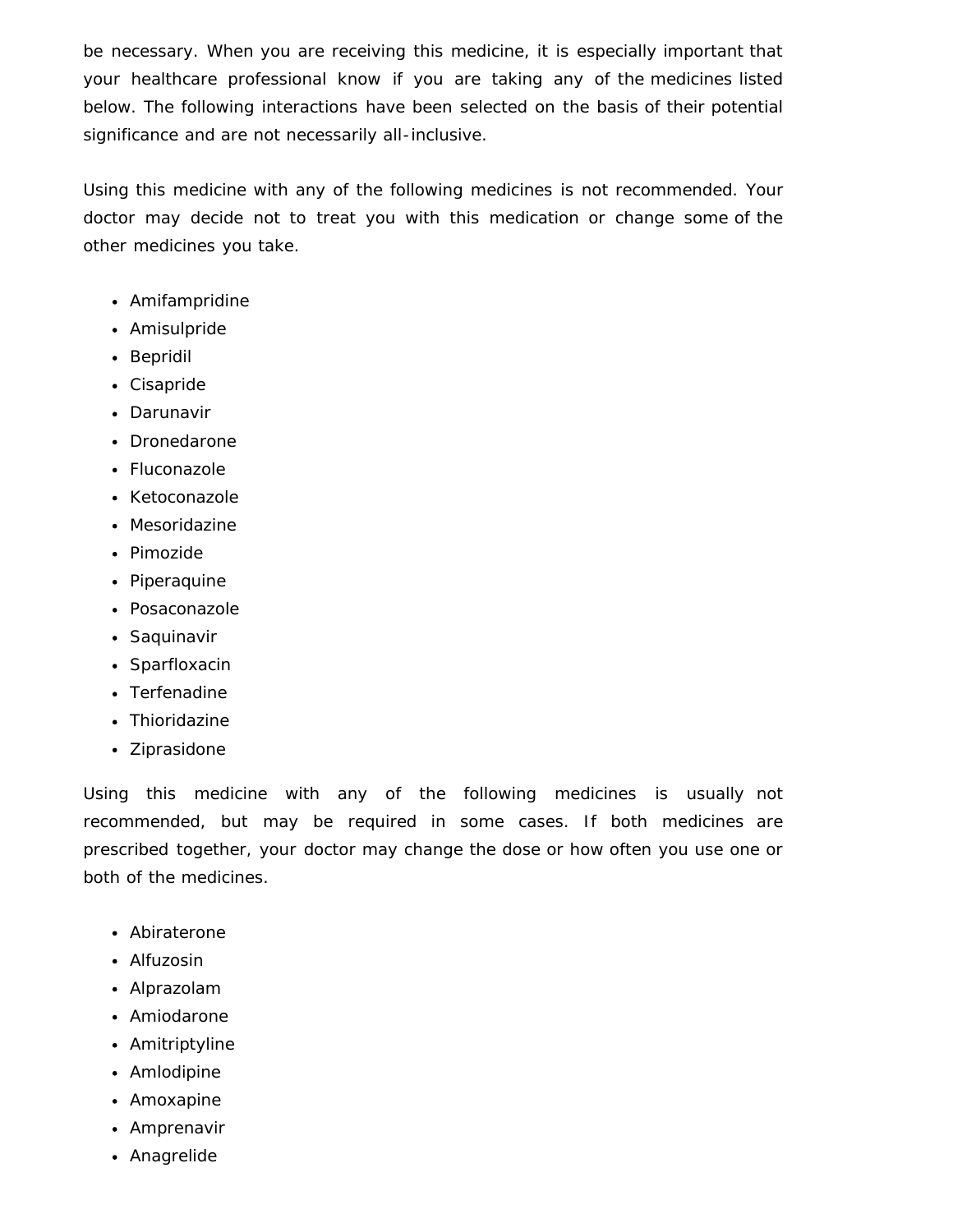- Apomorphine
- Aprepitant
- Aripiprazole
- Arsenic Trioxide
- Artemether
- Asenapine
- Astemizole
- Atazanavir  $\bullet$
- Atorvastatin
- Azithromycin
- Bedaquiline
- Bicalutamide
- Boceprevir
- Buserelin
- Ceritinib
- Chloroquine
- Chlorpromazine
- Cimetidine
- Ciprofloxacin
- Citalopram
- Clarithromycin
- Clomipramine
- Clozapine
- Cobicistat
- Conivaptan
- Crizotinib
- Cyclobenzaprine
- Cyclosporine
- Dabrafenib
- Dasatinib
- Degarelix
- Delamanid
- Delavirdine
- Desipramine
- Deslorelin
- Diltiazem
- Disopyramide
- Dofetilide
- Dolasetron
- Donepezil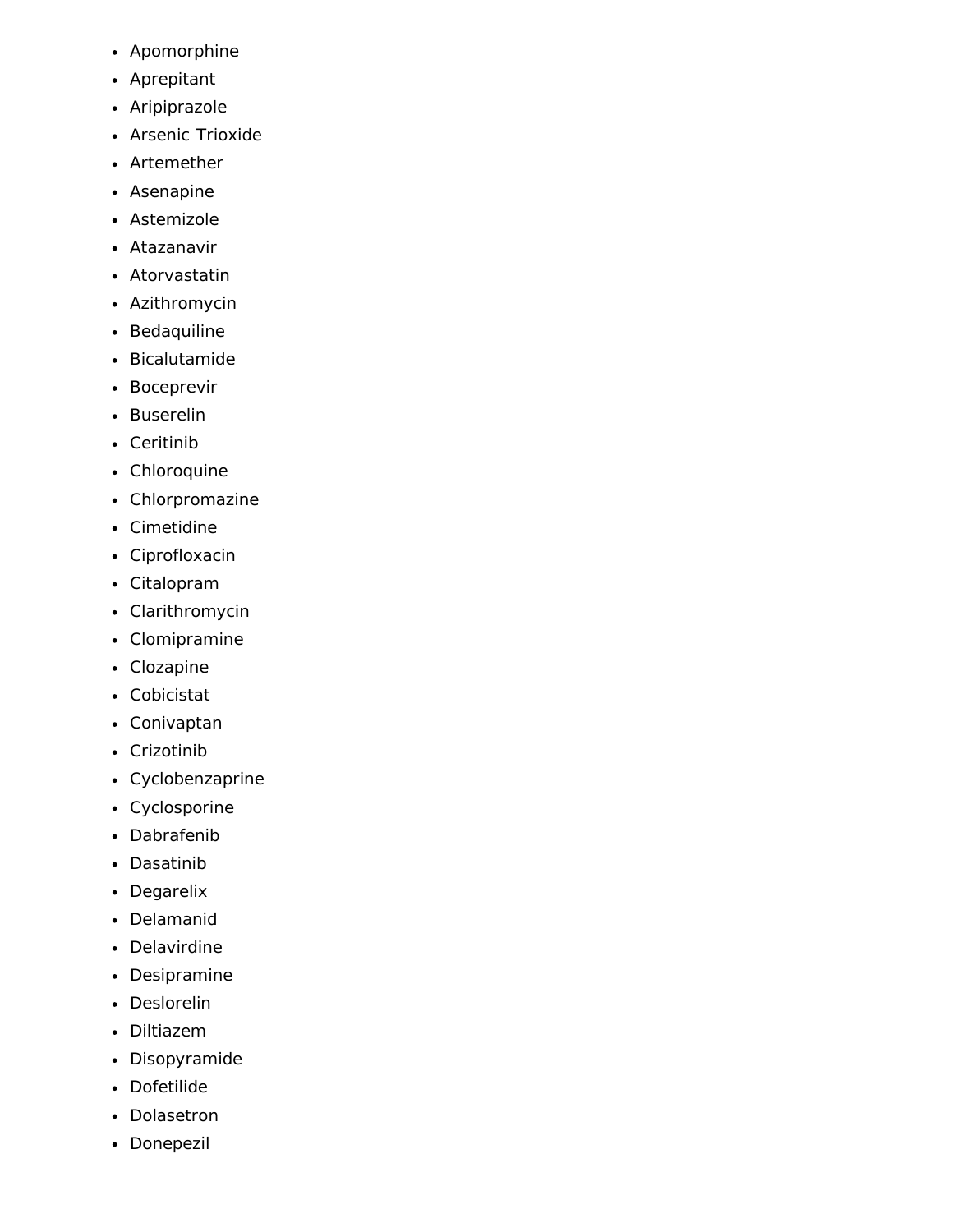Doxepin

- Droperidol
- Ebastine
- Efavirenz
- Eribulin
- Erythromycin
- Escitalopram
- Famotidine
- Felbamate
- Fingolimod
- Flecainide
- Fluoxetine
- Fluvoxamine
- Formoterol
- Fosamprenavir
- Fosaprepitant
- Foscarnet
- Fosphenytoin
- Galantamine
- Gatifloxacin
- Gemifloxacin
- Ginkgo Biloba
- Goldenseal
- Gonadorelin
- Goserelin
- Granisetron
- Haloperidol
- Histrelin
- Hydroquinidine
- Hydroxychloroquine
- Hydroxyzine
- Ibutilide
- Idelalisib
- Iloperidone  $\bullet$  .
- Imatinib
- Imipramine
- Indinavir
- Isoniazid
- Itraconazole  $\bullet$
- Ivabradine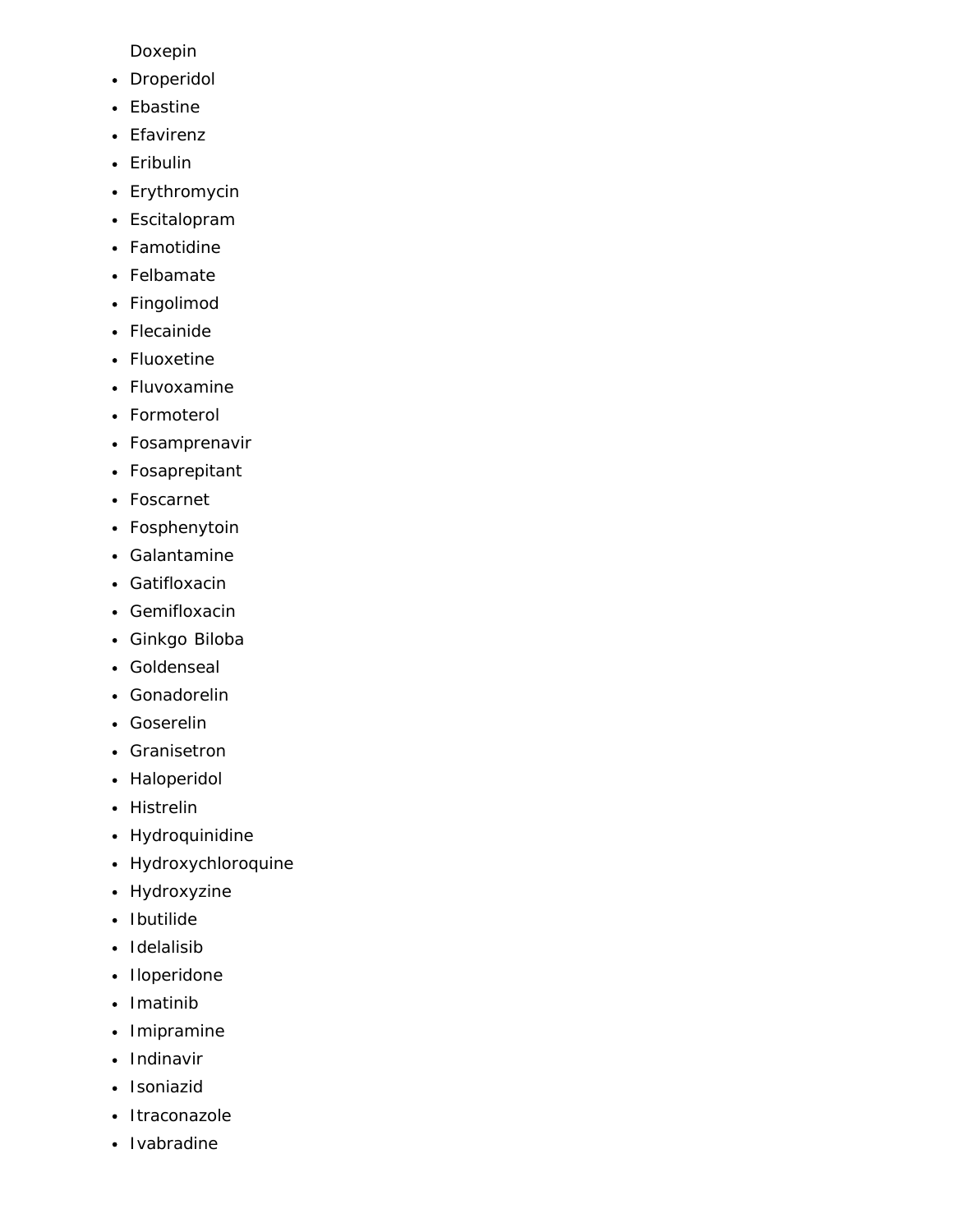Lapatinib

- Leuprolide
- Levofloxacin
- Lithium
- Lopinavir
- Lumefantrine
- Mefloquine
- Methadone
- Metronidazole
- Miconazole
- Mifepristone
- Mizolastine
- Moxifloxacin
- Nafarelin
- Nefazodone
- Nelfinavir
- Netupitant
- Nilotinib
- Norfloxacin
- Nortriptyline
- Octreotide
- Ofloxacin
- Ondansetron
- Paliperidone
- Panobinostat
- Paroxetine
- Pasireotide
- Pazopanib
- Pentamidine
- Perflutren Lipid Microsphere
- Perphenazine
- Pimavanserin
- Pipamperone
- Pitolisant
- Probucol
- Procainamide
- Prochlorperazine
- Promethazine
- Propafenone
- Protriptyline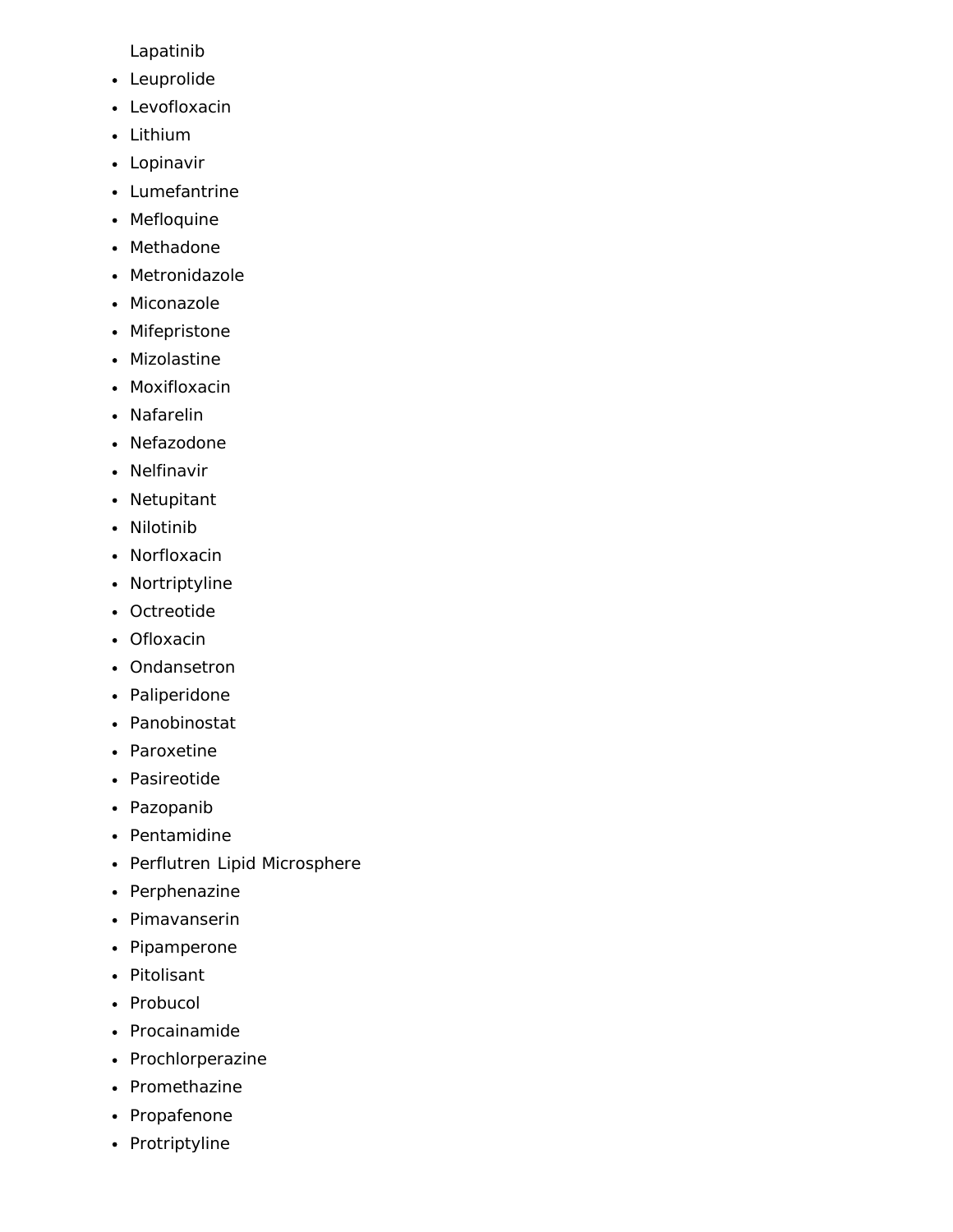Quetiapine

- Quinidine
- Quinine
- Ranitidine
- Ranolazine
- Rilpivirine
- Risperidone
- Ritonavir
- Salmeterol
- Selegiline
- Sertindole
- Sevoflurane
- Sodium Phosphate
- Sodium Phosphate, Dibasic
- Sodium Phosphate, Monobasic
- Solifenacin
- Sorafenib
- Sotalol
- Sulpiride
- Sunitinib
- Tacrolimus
- Tamoxifen
- Telaprevir
- Telavancin
- Telithromycin
- Tetrabenazine
- Ticagrelor
- Tizanidine
- Tolterodine
- Toremifene
- Trazodone
- Trifluoperazine
- Trimipramine
- Triptorelin
- Vandetanib
- Vardenafil
- Vemurafenib
- Venlafaxine
- Verapamil
- Vinflunine